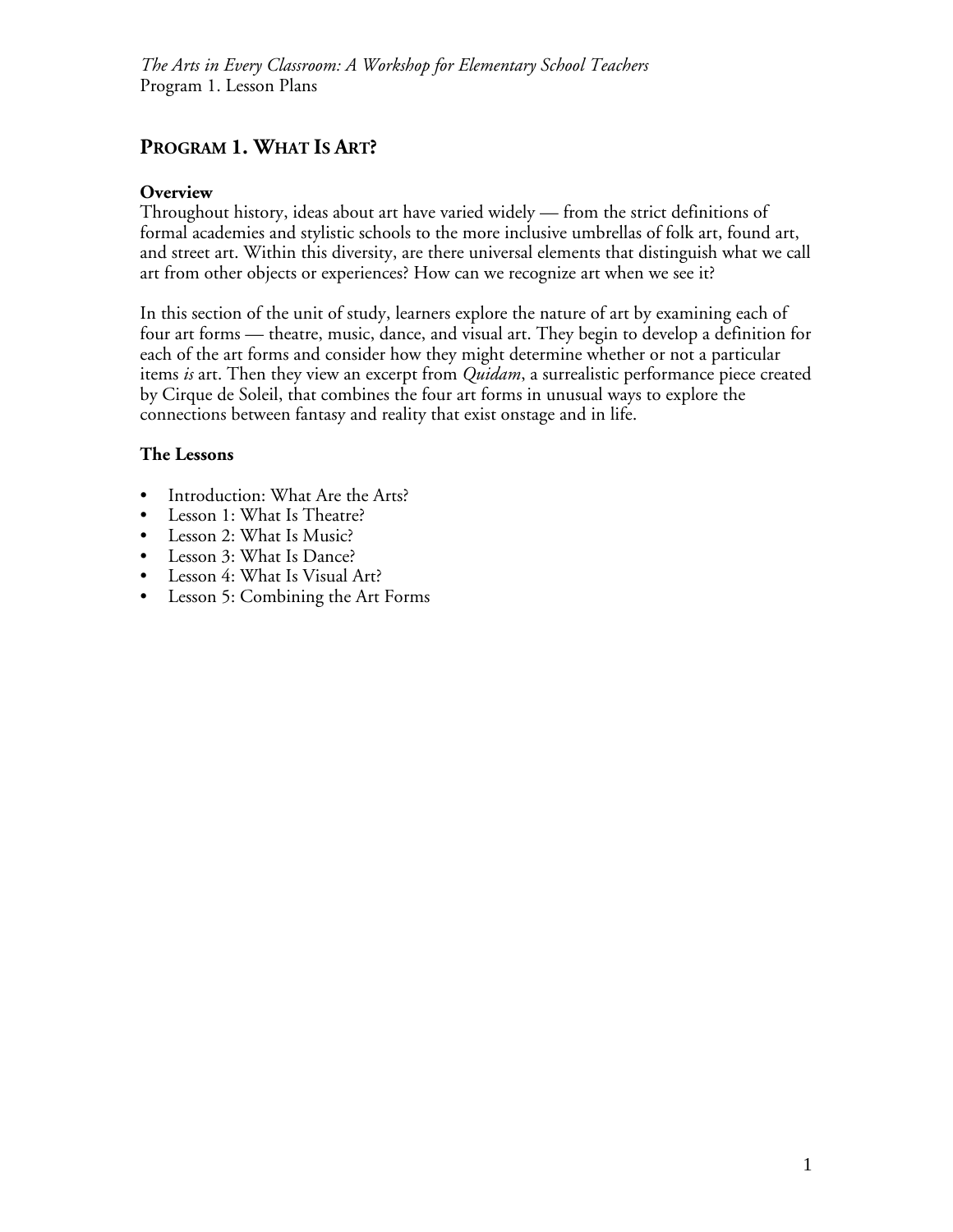# **PROGRAM 1** *Introduction: What Are the Arts?*

#### **Overview**

Learners begin to think about the diversity of art that exists in the world.

#### **Objective**

Identify various things that might be thought of as "art"

#### **Materials and Resources**

- "What Are the Arts?" interviews on Classroom Demonstration Materials videotape (onscreen time counter at  $01:41$ )
- Television and videocassette player

#### **Instruction**

Engage students in discussion of the question "What is art?" Opinions should be supported by rationale. View the "What Are the Arts?" footage, in which various people respond to the question asked by an interviewer. Talk about surprising statements, explanations you disagree with, and definitions that you really like.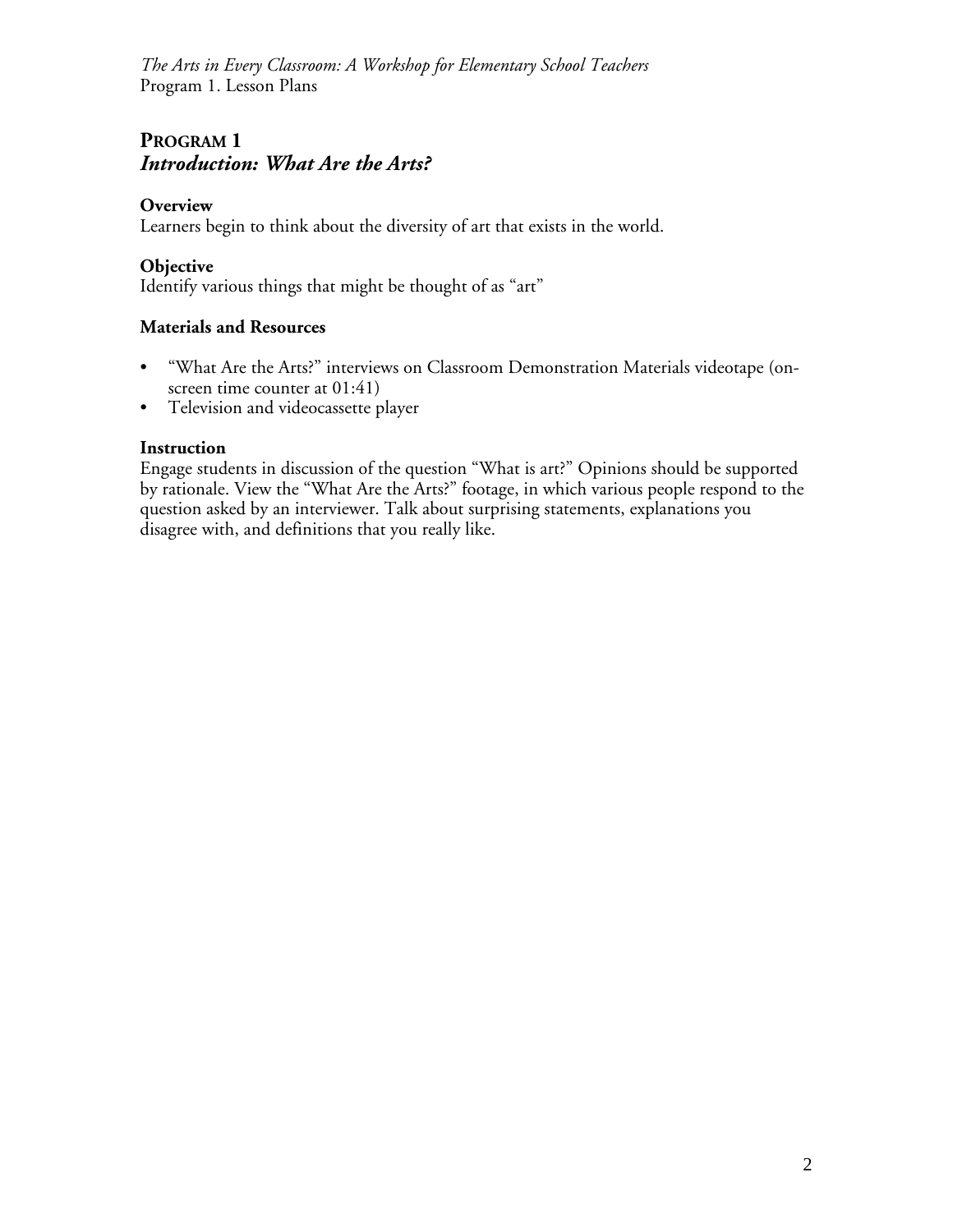# **PROGRAM 1** *Lesson 1: What Is Theatre?*

## **Overview**

Through discussion and activities, learners explore their perceptions about theatre and deepen their understanding of the art form. They use a game called "Hunter and Hunted" to demonstrate how theatre uses plot, characters, and imagery to involve an audience.

## **Objective**

Engage in discussion and activities leading to the discovery of some basic characteristics of theatre

## **Materials and Resources**

- "What Is Theatre?" footage found on the Classroom Demonstration Materials videotape (on-screen time counter at 05:18), including the following:
	- 05:18 Couple in Restaurant
	- 06:55 Miss Muffet and Jack Horner
	- 08:06 *Hamlet* Soliloquy
	- 09:10 Man on Cell Phone
	- 09:42 Two Musicians
	- 10:23 Circus Clowns
	- 11:31 Performance Artists
- Television and videocassette player
- Two blindfolds

## **Planning and Preparation**

Read through the entire lesson for content and process and preview the footage. Pay attention to any new vocabulary.

## **Background Information for Teachers**

Theatre takes many forms — from a formal production on a stage before an audience to group improvisations conducted in school classrooms. There are, however, some commonly accepted characteristics of theatre. For example, all theatre includes actors (whether trained or not) attempting to communicate an idea to an audience. In Western cultures, the idea being communicated often represents some sort of conflict for the actors or audience. As you work through this lesson with students, lead them to this basic understanding.

"Hunter and Hunted" is a theatre game that can be used to help students experience the elements of theatre. The hunt creates a dramatic conflict with an antagonist and a protagonist. Their objectives are to hunt and to remain free, respectively. How the characters behave is the dramatic action. Tension is created as they approach each other, and release comes if they pass each other without making contact. The climax is reached at the moment of contact. By engaged participation, students build relevant understanding, and new vocabulary becomes meaningful.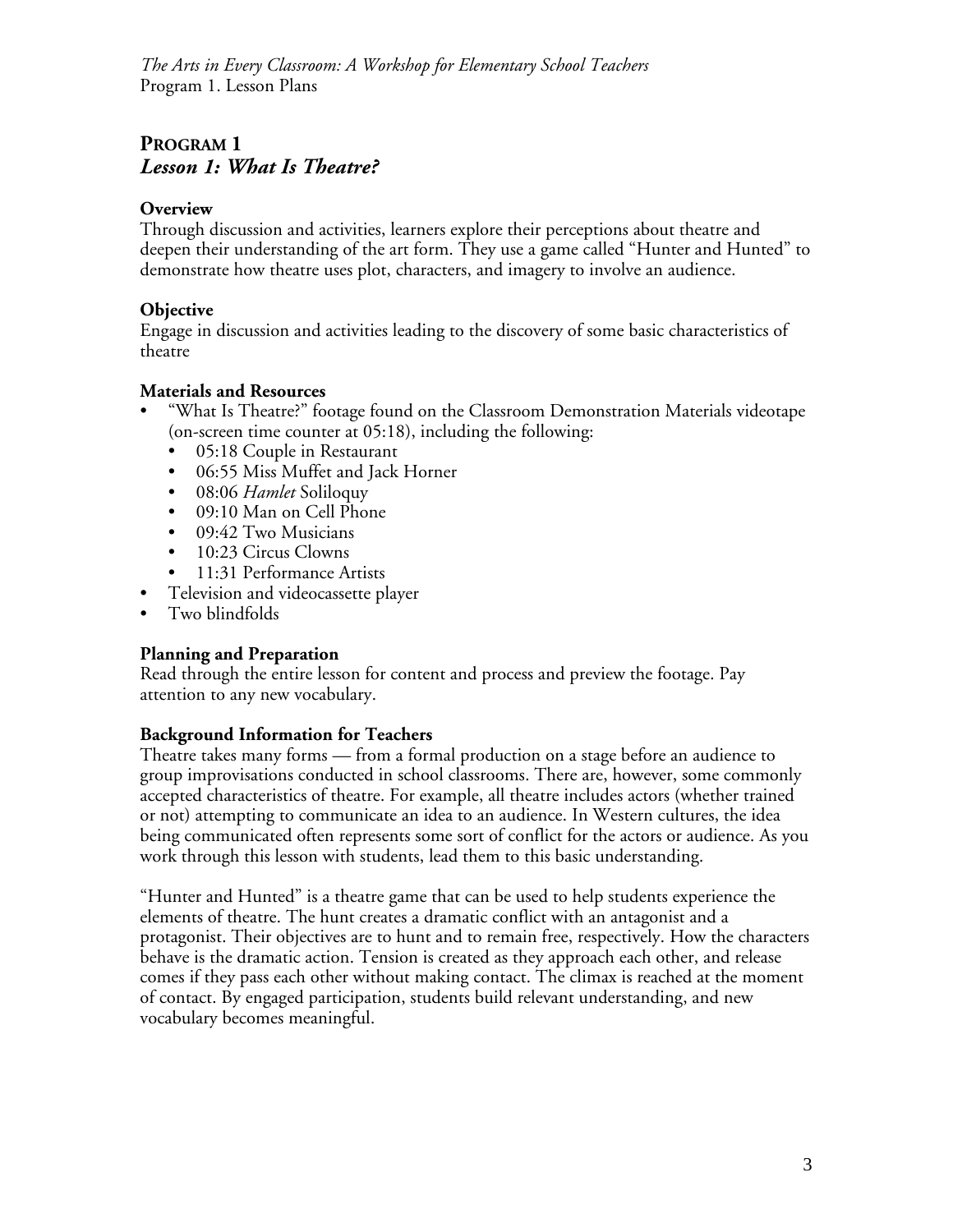## **Vocabulary**

There are many different definitions of theatre that include everything from a formal production on a stage before an audience to group improvisations conducted in school classrooms. However, there are three essential elements present in all forms of theatre: an actor, a story with a conflict, and an audience.

- *Acting:* the process of creating roles and characters in dramatic context
- *Audience:* one or more persons who observe actors in a scene or play
- *Conflict:* when the desires of two or more characters are opposed to each other
- *Costume:* an actor's stage clothing
- *Dialogue:* words spoken by the characters in a play to communicate their thoughts, feelings, and actions
- *Elements of drama:* According to Aristotle, the elements are plot, character, theme, dialogue, music, and spectacle
- *Plot:* the structure of the action of the play
- *Script:* the written dialogue, description, and directions provided by the playwright
- *Setting:* the time and place in which the dramatic action occurs
- *Theatre:* the imitation or representation of life, performed for other people; the performance of dramatic literature

#### **Instruction**

#### *Warm-Up/Motivation*

Ask the class to brainstorm answers to the following question, recording the ideas for future use: "What are the various elements and characteristics of theatre?"

## *Lesson*

Explain that the class is going to engage in an activity and that you would like them to think about whether the activity is theatre.

The "Hunter and Hunted" activity is a simple game that can be used to introduce the elements of theatre and demonstrate how those elements can be manipulated for greater dramatic impact. The game works this way:

- The group forms a large circle.
- Two volunteers enter the circle. One will be the Hunter and one will be the Hunted.
- The volunteers are blindfolded and led to different places in the circle.
- The goal of the activity is for the Hunter to "get" the Hunted by tagging him or her.

The rest of the class must be very quiet so the players inside the circle can use their sense of hearing to find or avoid one another. Members of the large group will act as spotters, gently using their hands to make sure the Hunter and the Hunted don't leave the circle.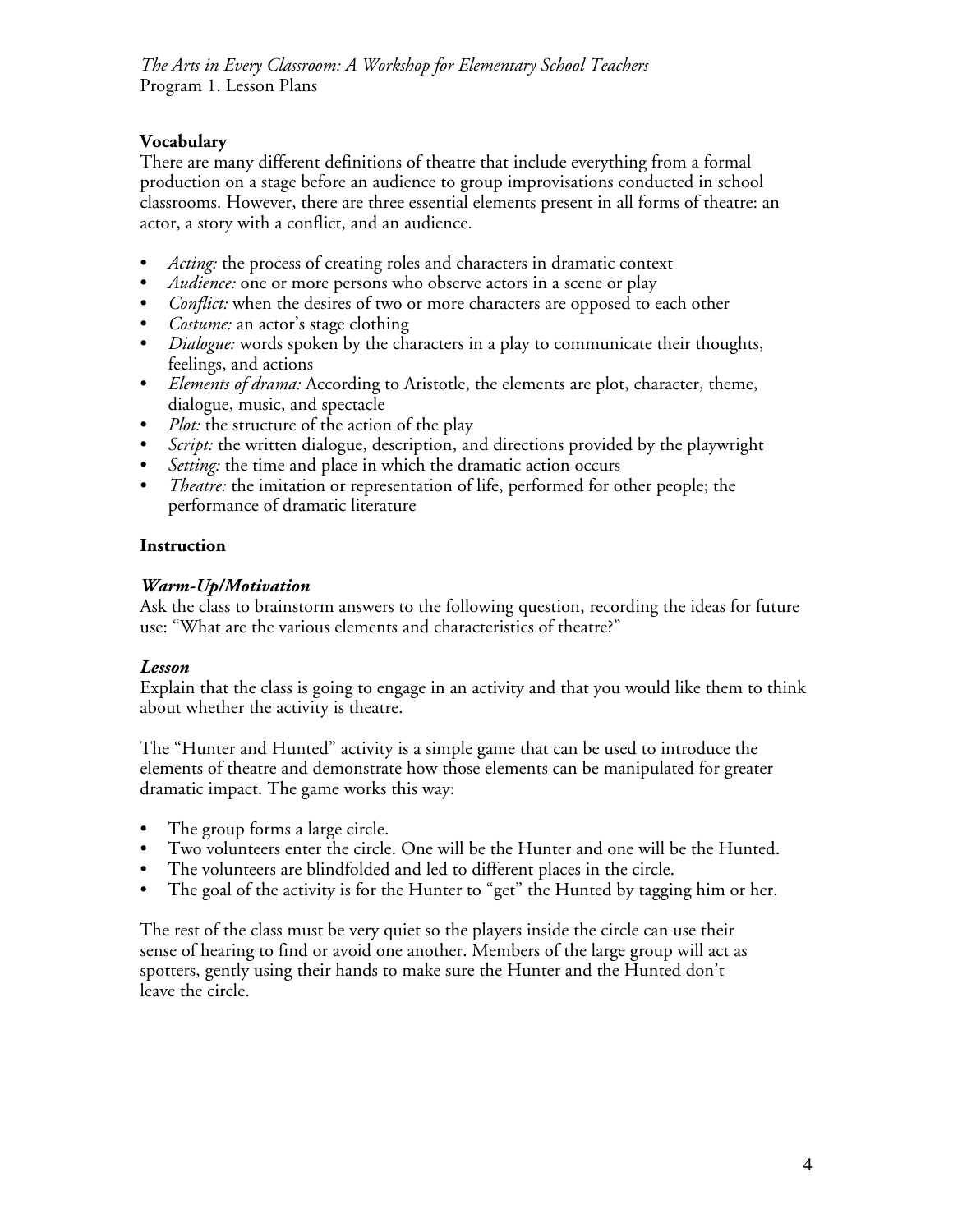After playing, discuss the following questions:

- Is this activity theatre? Why?
- Which elements from your brainstormed list are a part of the activity?
- Which elements are missing?
- Which elements from the list are needed for something to be considered theatre? In other words, what are the essential elements of theatre?

Guide students to realize that the essential elements of theatre are an actor, a story with conflict, and an audience. In this sense, "Hunter and Hunted" is a simple form of theatre appropriate for the classroom.

Replay "Hunter and Hunted" with different volunteers. This time, enhance the playing by adding story elements of character, plot, and setting. For example, one of the players might be a sports hunter stalking another player who takes the role of a deer that is hiding in the forest.

Talk about what happened, using these questions:

- How was this second playing of the activity different from the first?
- Is this theatre? Why?
- Which elements from your brainstormed list are a part of the activity?
- Which elements are missing?

View the "What Is Theatre?" footage and ask students to think about whether what they see is theatre. Stop the tape after each example and discuss these questions:

- Is this theatre? Why?
- Which elements from your brainstormed list are a part of the footage?
- Which elements are missing?
- Is there a difference between classroom theatre (like "Hunter and Hunted") and a theatrical production like some of the footage?

Based on this work, ask the class to collaboratively write a definition for theatre.

## *Assessment*

Review the collaborative definition of theatre to be sure it includes the essential elements of actor, story with conflict, and audience.

During the playing of "Hunter and Hunted," watch to see whether students display the following drama behaviors:

- following directions,
- sustaining involvement in the activity, and
- cooperating within the group.

You may want to use a checklist to keep track of these behaviors and others over time.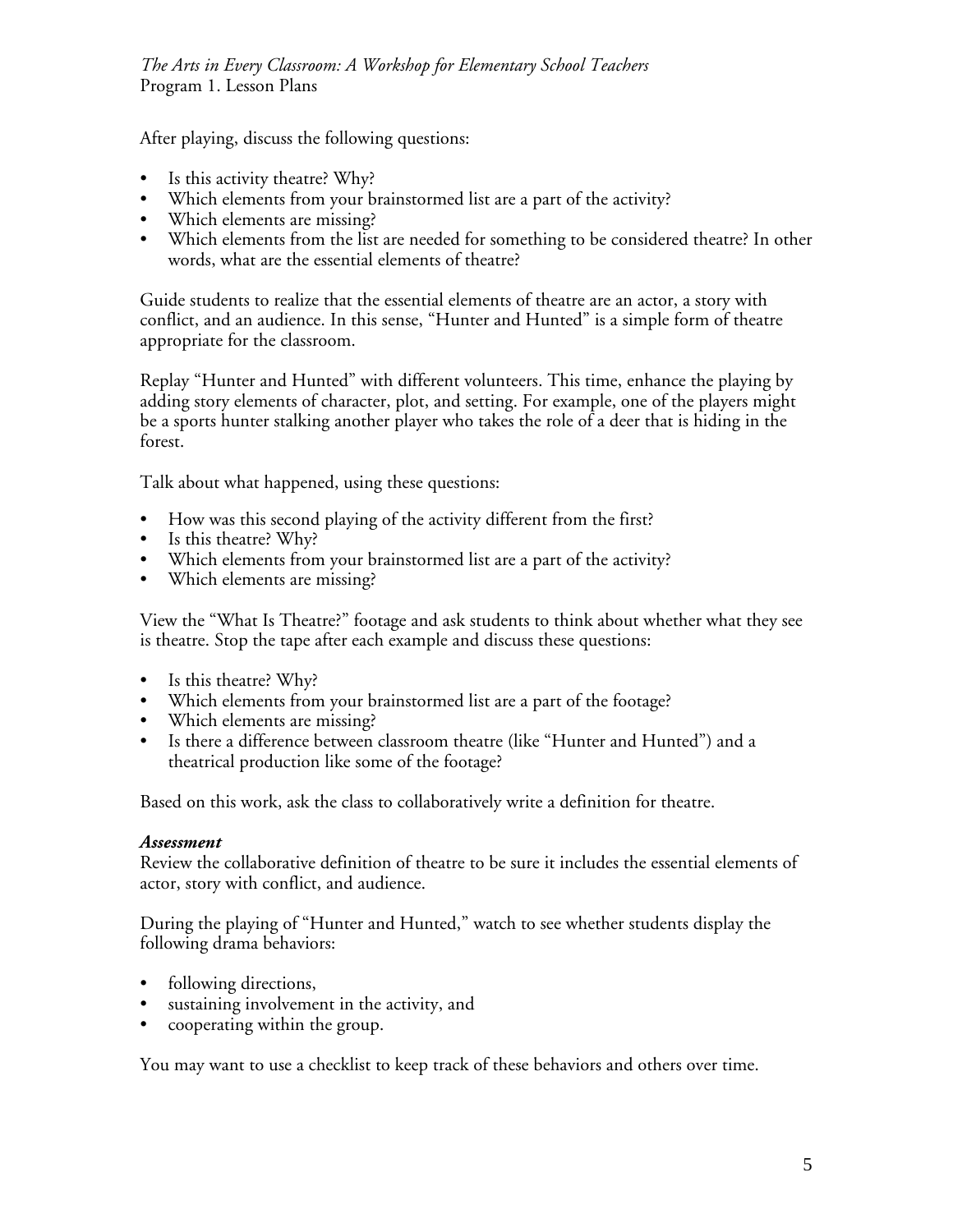#### *Extensions and Connections*

Ask students to use their definition of theatre to evaluate other kinds of experiences throughout the curriculum. Have them apply the definition to videos used in other classes, school performances, or classroom activities.

Ask students to identify the actors, audience, and conflict in theatrical experiences, then discuss why some theatrical experiences are more interesting or engaging than others.

#### **Correlated National Standards: Theatre**

#### *Content Standard 6*

Comparing and connecting art forms by describing theatre, dramatic media, and other art forms

#### *Content Standard 7*

Analyzing and explaining personal preferences and constructing meanings from classroom dramatizations and from theatre, film, television, and electronic media productions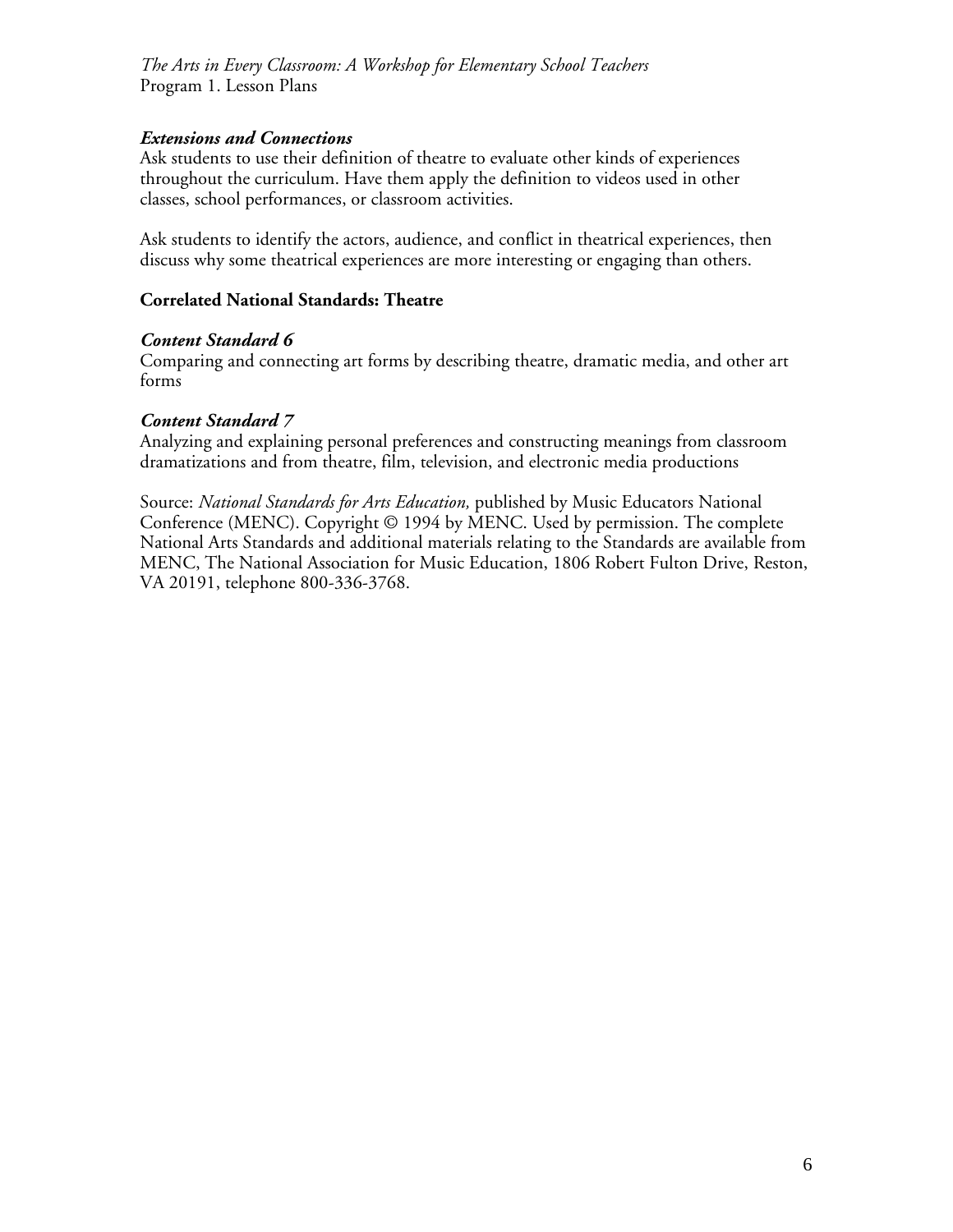# **PROGRAM 1** *Lesson 2: What Is Music?*

## **Overview**

Through discussion and activities, learners explore their perceptions about music and deepen their understanding of the art form. They listen to a variety of sounds to create their own definitions of music.

## **Objective**

Investigate musical elements and create a basic definition of music.

## **Materials and Resources**

- "What Is Music?" audio examples found on the Classroom Demonstration Materials videotape (on-screen time counter at 12:58), including the following:
	- 12:58 *The Entertainer*, by Scott Joplin
	- 13:33 African Drumming
	- 14:14 Jazz Saxophone
	- 14:29 Street Sounds
	- 15:10 Slavic Chorus
	- 16:08 Office Sounds
	- 16:46 Sounds of the Rainforest

*There is blank space between the examples so the tape can be stopped for discussion.*

- Television and videocassette player
- Handout: Is This Music? Listening Guide found at the end of this document

## **Planning and Preparation**

Read through the entire lesson for content and process. Preview audio examples. Pay attention to any new vocabulary.

## **Background Information for Teachers**

Becoming an active listener involves learning to recognize the various elements of musical composition. Most large-scale works are constructed with intricate musical forms. Becoming familiar with the architectural, harmonic, and melodic implications of form and construction enables the listener to follow the direction of the work and the intention of the composer.

Active listeners also enjoy recognizing differences in interpretations of the same work as performed by various artists. Listening for instrumental and vocal timbres or tone colors also is very important. For many listeners, there is nothing more exciting in music than being able to recognize the voices of various instruments in a score, both individually and in combinations.

Live music never can be fully replaced by recordings. There are many excellent recordings available, but we must remember that music is created with human hands and breath, and we must always recognize the human qualities of music.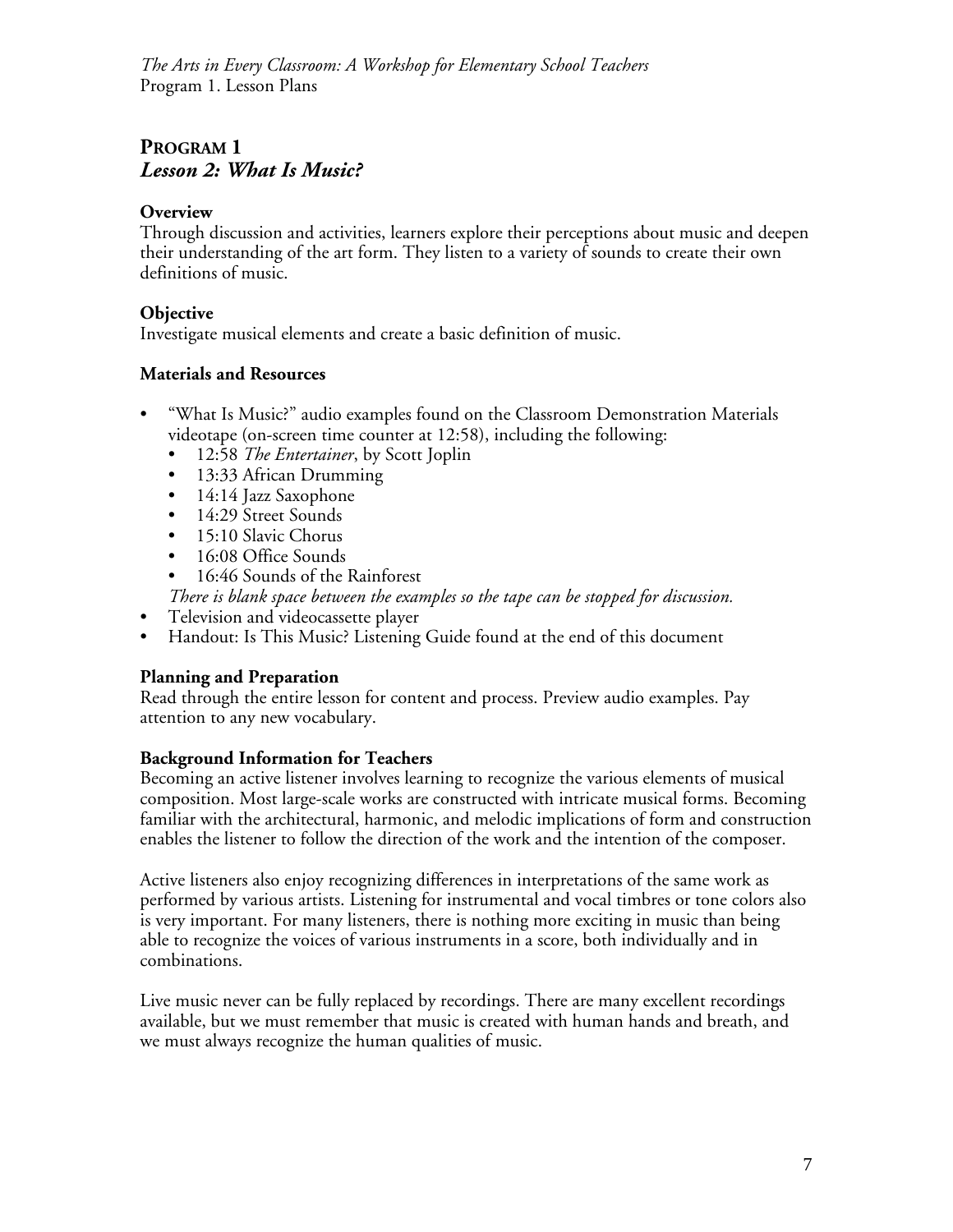## **Vocabulary**

Music is organized sound created to communicate an idea, feeling, or process.

- *Articulation:* how the individual notes are attacked
- *Design:* the arrangement of musical parts; the form of the music
- *Duration:* music in time; the length of the sounds
- *Dynamics:* loudness and softness in music
- *Expressive Qualities:* variables within performance parameters
- *Melody:* a planned succession of pitches; the tune
- *Pitch:* the high and low qualities of music
- *Rhythm:* the patterns of sounds in relation to the steady beat
- *Steady beat:* the regular pulse of the music<br>• *Tempo:* the speed of the music
- *Tempo:* the speed of the music
- *Timbre:* tone color; the distinctive quality of a given instrument, voice, or sound source
- *Tonality:* the combination of pitches as they function together

#### **Instruction**

#### *Warm-Up/Motivation*

Engage the class in a discussion about the components of what we call "music." Keep a list of ideas for everyone to see. Add musical vocabulary to the list as appropriate.

#### *Lesson*

Distribute the handout, Is This Music? Listening Guide. Play the "What Is Music?" audio examples and ask students to list and describe what they hear, using as many musical terms as they can.

Stop the tape after each excerpt and discuss these questions:

- What did you hear?
- What musical elements were present?
- Is this music? Why or why not?
- Which elements from your brainstormed list are present? Which are missing?
- When all examples have been considered, guide the class to craft a simple definition for music — probably something like "Music is organized sound created to communicate an idea, feeling, or process."

#### *Assessment*

Formative assessment occurs during all discussion periods as students use stated vocabulary with accuracy and understanding, providing specific and supported evidence for their observations and opinions.

#### *Extensions and Connections*

Invite students to bring music of their own choosing to class and engage in its analysis through discussion of the question "What about this music appeals to you?"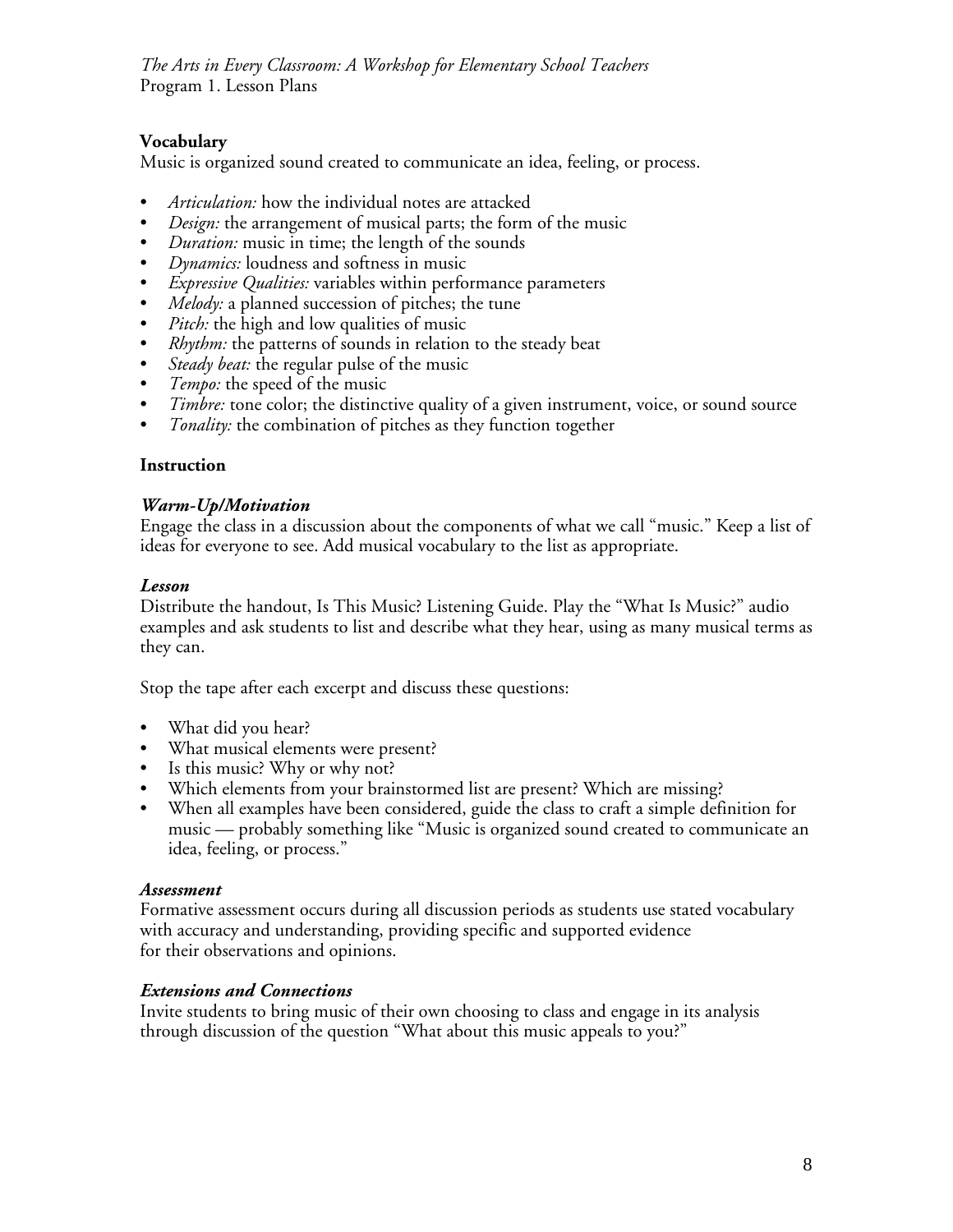## **Correlated National Standards: Music**

#### *Content Standard 6*

Listening to, analyzing, and describing music

#### *Content Standard 7*

Evaluating music and music performances

#### *Content Standard 9*

Understanding music in relation to history and culture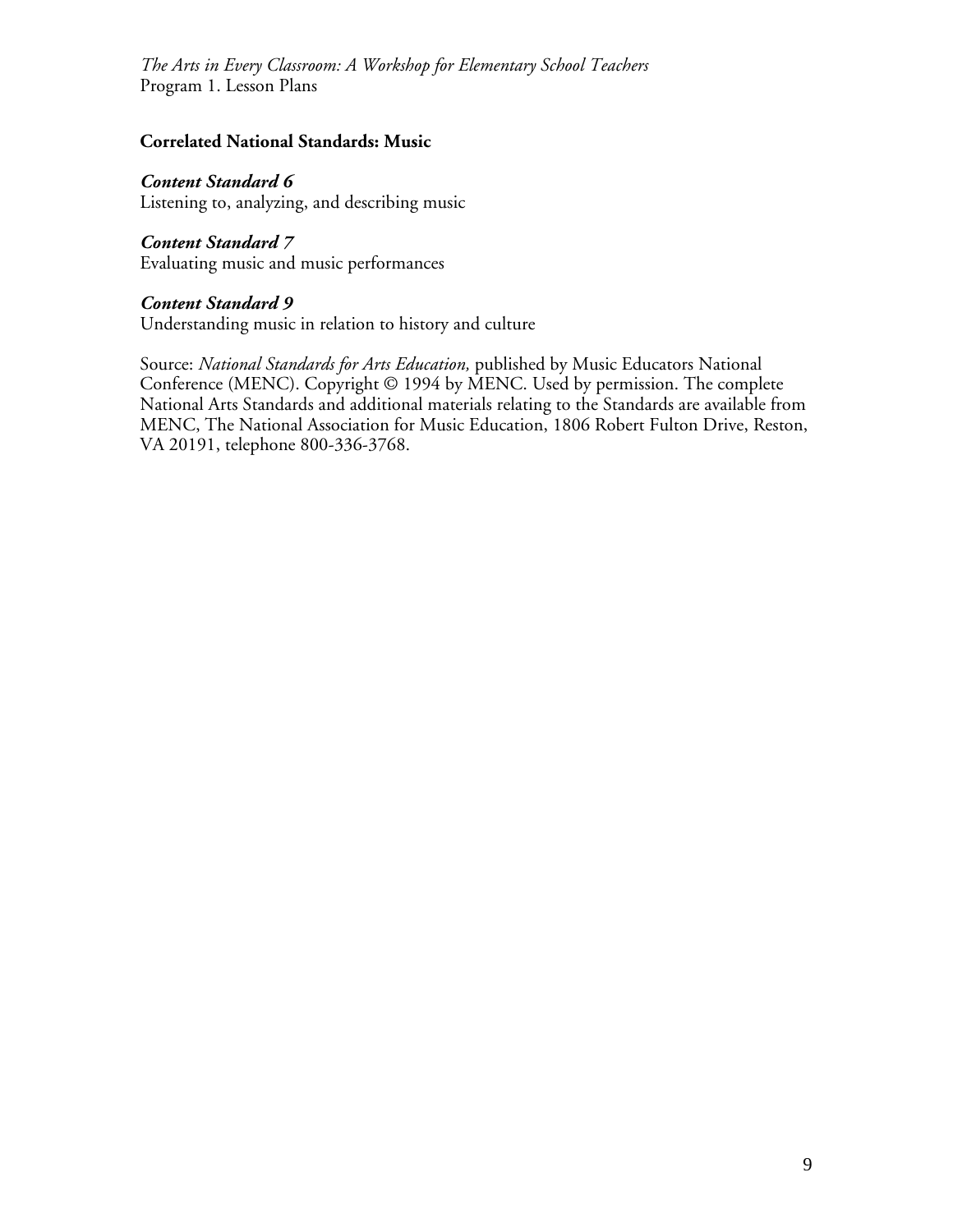# **PROGRAM 1** *Lesson 3: What Is Dance?*

## **Overview**

Through discussion and activities, learners explore their perceptions about dance and deepen their understanding of the art form. They use their bodies to create a dance by varying the elements of shape, space, and time.

## **Objective**

Experiment with movement and identify essential elements of dance

## **Materials and Resources**

- "What Is Dance?" footage (without sound) found on the Classroom Demonstration Materials videotape (on-screen time counter at 17:37), including the following:
	- Scarf Dance
	- Native American Dance
	- Ballet
	- Swing Dance
	- Modern Dance
	- Martial Arts Dance
- Television and videocassette player
- Hand drum

## **Planning and Preparation**

Read through the entire lesson for content and process. Preview the dance footage. Pay attention to any new vocabulary.

## **Background Information for Teachers**

All dance — whether it is about a story, a culture, a specific style, a feeling, or movement for its own sake — involves a body in motion. All styles of dance communicate using the basic elements of shape, space, and time.

## **Vocabulary**

- *Chant:* singing or speaking that repeats itself
- *Choreographer:* the person who creates the dance
- *Choreography:* the dance movements
- *Cue:* a signal
- *Freeze:* stopping all movement
- *Shape:* using the body to create lines
- *Space:* the locations occupied by the body; for example, low, middle, and high levels or negative and positive
- *Time:* the cadence or meter that determines the motion; it can be slow, medium, or fast
- *Transition:* the passage among ideas, places, thoughts, and stages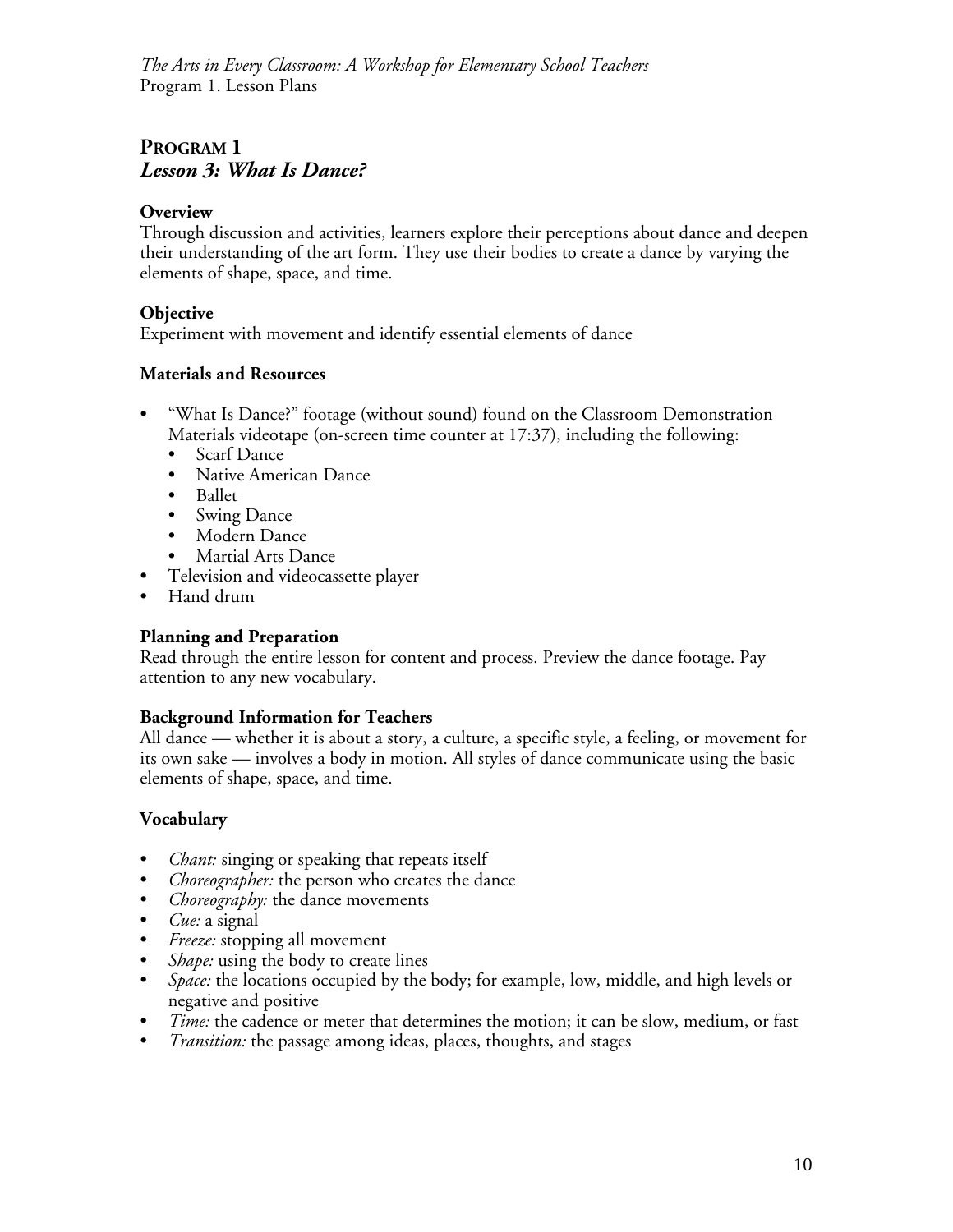## **Instruction**

## *Warm-Up/Motivation*

Ask students to respond to the following questions, recording their ideas:

- What is dance?
- What types of physical activities do you enjoy? (Examples include basketball, volleyball, swimming, rollerblading, biking, jogging, baseball, and martial arts.)
- What do all these activities have in common?
- Can dance be about these activities?
- What else can dance be about? (Examples include emotions, all of the above physical activities, social conditions, and everyday life.)

## *Lesson*

Move into an open space and ask the students to explore the essential elements of shape, space, and time. Give the following instructions, accompanied by drumbeats in varying rhythms:

- Move randomly around the space, being careful not to bump into anyone.
- When "shape" is called, create a shape with your body and freeze.
- When the drumbeats begin again, resume moving around the room.
- When "shape" is called again, change your shape and freeze.
- Follow the same directions in response to the cue "space" by changing the space you occupy in the room. Think of space as low, middle, and high as well as near and far.
- Follow the same directions in response to the cue "time" by changing your timing, Move slower or faster to the drumbeats while using shape and space.

Participants chant "shape, space, time" as they move in response to each word, creating movements that reflect their choices. The chant can be repeated in a whisper, an inside voice, or an outside voice as students move to the chant. Adding the subjective element of thought to motions, this action gradually becomes a moving improvisation. It evolves into a phrase of movement with transitions from shape to shape.

Working with small groups of students, demonstrate different movement phrases to the class. Guide students to realize that the essence of dance is movement communication, exploring the elements essential to dance — shape, space, and time.

View the "What Is Dance?" footage of various styles of dance. Afterward, discuss the dance elements of space, shape, and time. Brainstorm a group definition for dance.

Ask individual students to perform their own movement phrases. Ask the class to watch and think about the elements used in the student-created phrases as well as in footage of various dance styles. Discuss and compare individual choices and the feelings the performers experienced. Ask whether any of the phrases told a story.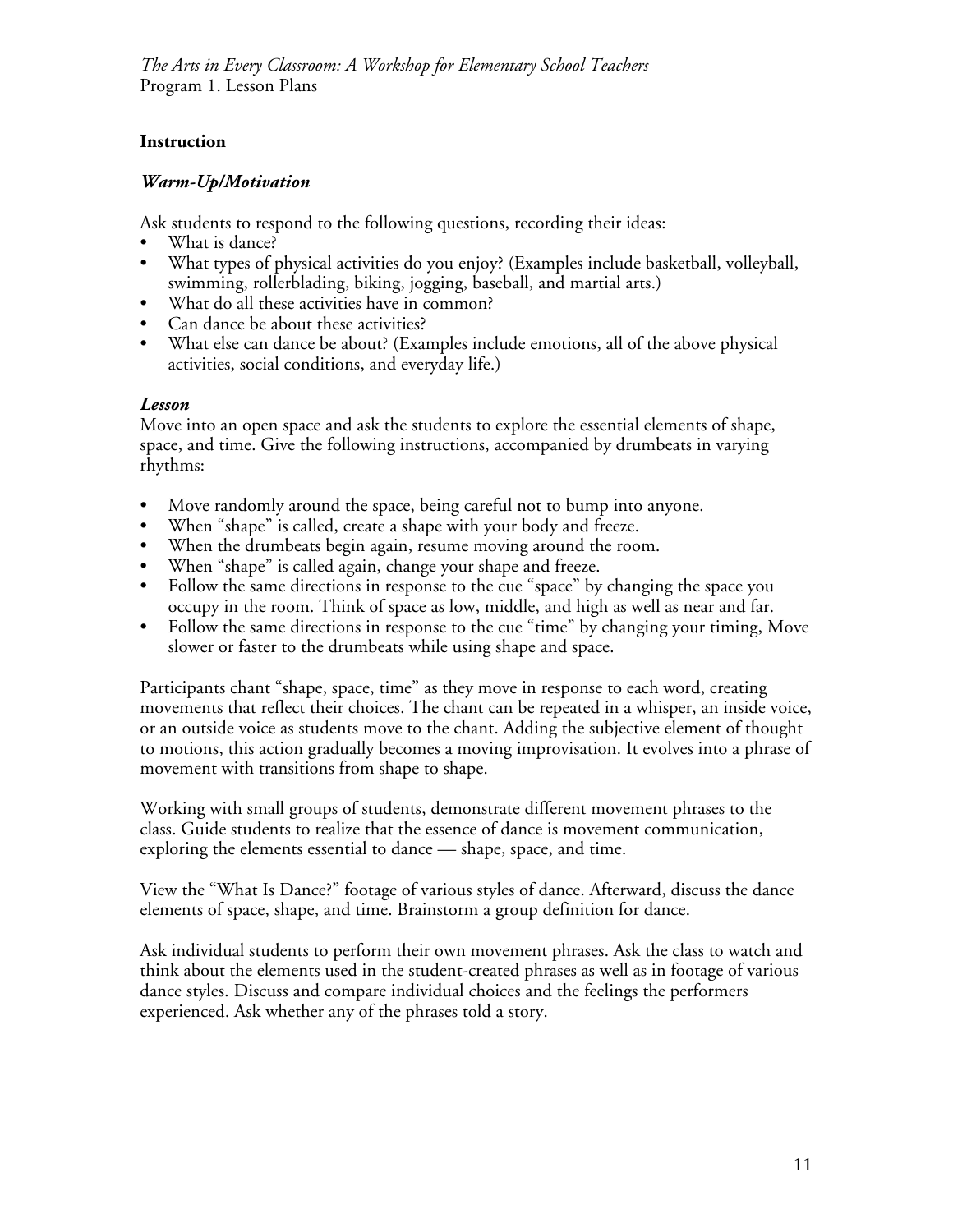#### *Assessment*

Review the group definition of dance to be sure it includes the basic elements of shape, space and time.

Observe student participation during the movement activities, watching to see whether students follow directions, sustain involvement in the activity, and cooperate within the group.

You may want to use a checklist to keep track of these behaviors and others over time.

## *Extensions and Connections*

Students can combine their movement phrases in groups of twos (duet), threes (trio), fours (quartet), etc., to create a dance with a beginning, middle, and end. Ask students to demonstrate their collaborative work for the class.

#### **Correlated National Standards: Dance**

## *Content Standard 1*

Identifying and demonstrating movement elements and skills in performing dance

#### *Content Standard 2*

Understanding choreographic principles, processes, and structures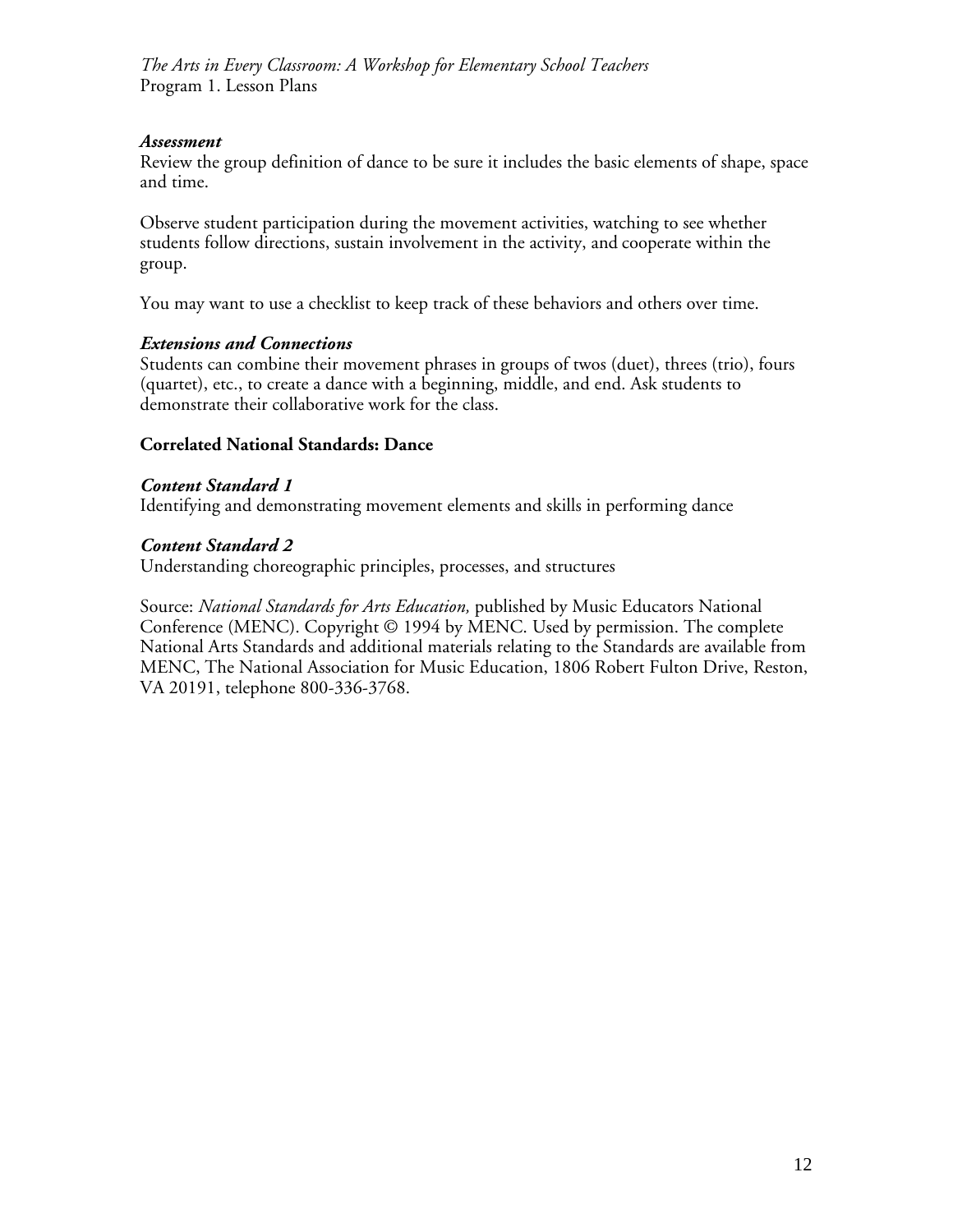# **PROGRAM 1** *Lesson 4: What Is Visual Art?*

## **Overview**

Through discussion and activities, learners explore their perceptions about visual art and deepen their understanding of the art form. They analyze an assortment of objects to determine whether they fit their own personal definitions of art.

## **Objective**

Formulate, discuss, and revise personal definitions of visual art

## **Materials and Resources**

- "What Is Visual Art?" footage found on the Classroom Demonstration Materials videotape (on-screen time counter at 19:40), including the following:
	- Performance Artist
	- African Costume
	- "Golconde" by René Magritte, 1953
	- Seashell
	- Family Photograph
	- "Farmhouse on the Hill" by Will Henry Stevens, 1929
	- Tree Branch
	- Gold Man
	- Different Family Photograph
- Television and videocassette player

## **Planning and Preparation**

Read through the entire lesson for content and process. Preview the visual art footage showing various objects that may — or may not — be considered art. Pay attention to any new vocabulary.

## **Background Information for Teachers**

In this lesson, students experience an approach to art called aesthetics, a branch of philosophy that considers why art is made and how it fits into society. As students create their own definitions for art, they are engaging in philosophical inquiry. Definitions of visual art vary depending on cultural context and personal viewpoints. As students develop a personal understanding of art, they will be engaged in higher-order thinking as they gain respect for many interpretations of works of art, possibly revising their own interpretations as a result; become familiar with the language of visual art and develop their visual literacy skills; support their definitions by using evidence from works of art; consider issues and ideas that have been debated for centuries without one "correct answer"; formulate, discuss, and revise their own definitions of art; and reflect on the roles art plays in society.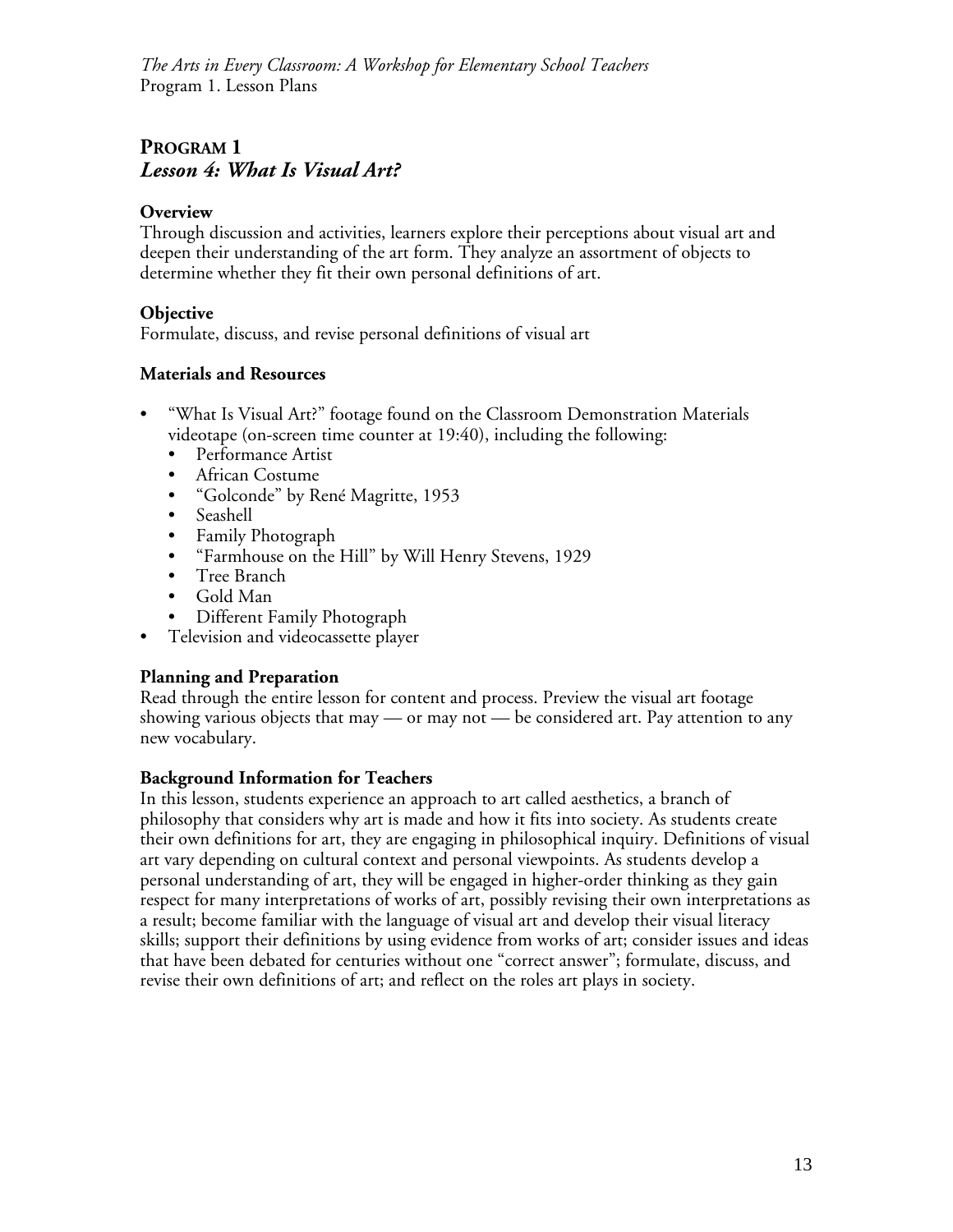## **Vocabulary**

- *Art:* the conscious production or arrangement of sounds, colors, forms, movements, or other elements in a manner that affects the sense of beauty
- *Composition:* design manipulation balance, repetition, movement, unity, and center of interest
- *Craftsmanship:* quality of design and technique
- *Elements of art:* components artists often manipulate line, color, shape/form, value, texture, and space
- *Intent:* the mood, message, or meaning desired by the artist
- *Performance art:* a form of theatrical art in which thematically related works in a variety of media are presented simultaneously or successively to an audience
- *Technique:* materials and working methods used by artists

## **Instruction**

## *Warm-Up/Motivation*

Ask students to write down their own definitions of visual art.

## *Lesson*

Using another sheet of paper, ask the students to divide the page into four columns with the headings "Description," "Yes," "No," and "Maybe."

| Description |  | Yes   No   Maybe |
|-------------|--|------------------|
|             |  |                  |
|             |  |                  |
|             |  |                  |
|             |  |                  |
|             |  |                  |
|             |  |                  |
|             |  |                  |

View the "What Is Visual Art?" footage, asking students to describe each object and use their definitions to decide whether the object is art (yes), is not art (no), or might be art (maybe).

Look at each image again and discuss which definitions work and which might need refining. Take notes on a dry-erase board or overhead transparency to capture ideas as they are mentioned. Examples include "Art should be beautiful," "Art should tell a story," and "Art should express something."

As the discussion progresses, ask students about the group dynamic. Were there agreements as well as disagreements? Were some people arguing? Does the room have an emotional charge? Acknowledge that there can be many different points of view about what art is. The important thing is to support one's viewpoint with evidence. Throughout time, many definitions of visual art have been created and challenged.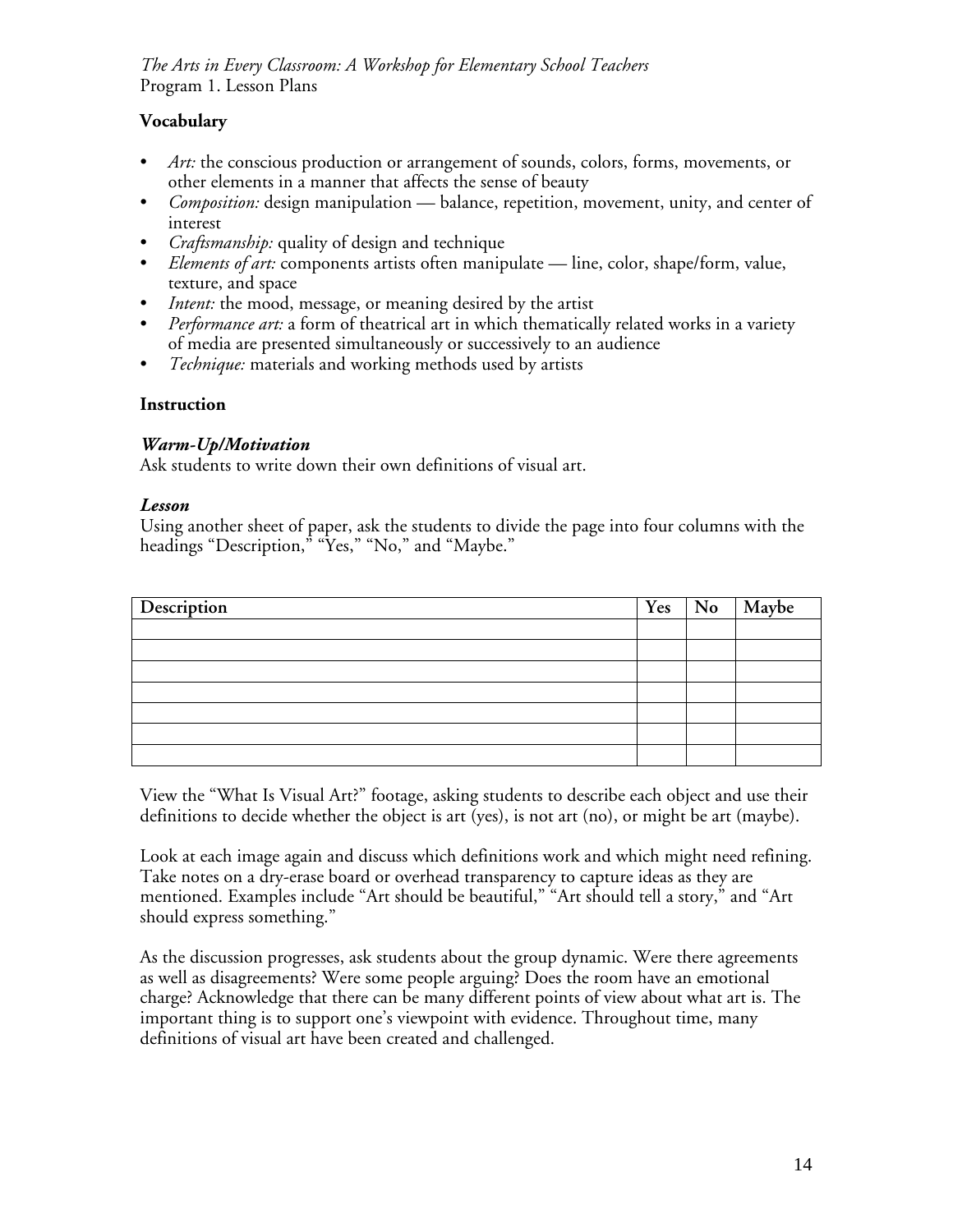This discussion enables novices to recognize various points of view and the difficulties in creating an all-encompassing definition of art. Particular challenges arise when the artwork features aspects of more than one art form, such as a play that has acting, music, scenery, and costumes.

#### *Assessment*

During the lesson, observe student responses to determine whether they are grappling seriously with the question "What is visual art?" Because they are discovering rather than being told information, students spontaneously use visual art vocabulary. Listen to whether words are being used correctly, and ask students to explain new concepts.

#### *Extensions and Connections*

Ask students to talk with their friends and family about what they think is or is not art and report interesting comments to the class.

#### **Correlated National Standards: Visual Art**

*Content Standard 2* Using knowledge of structures and functions

#### *Content Standard 6*

Making connections among visual arts and other disciplines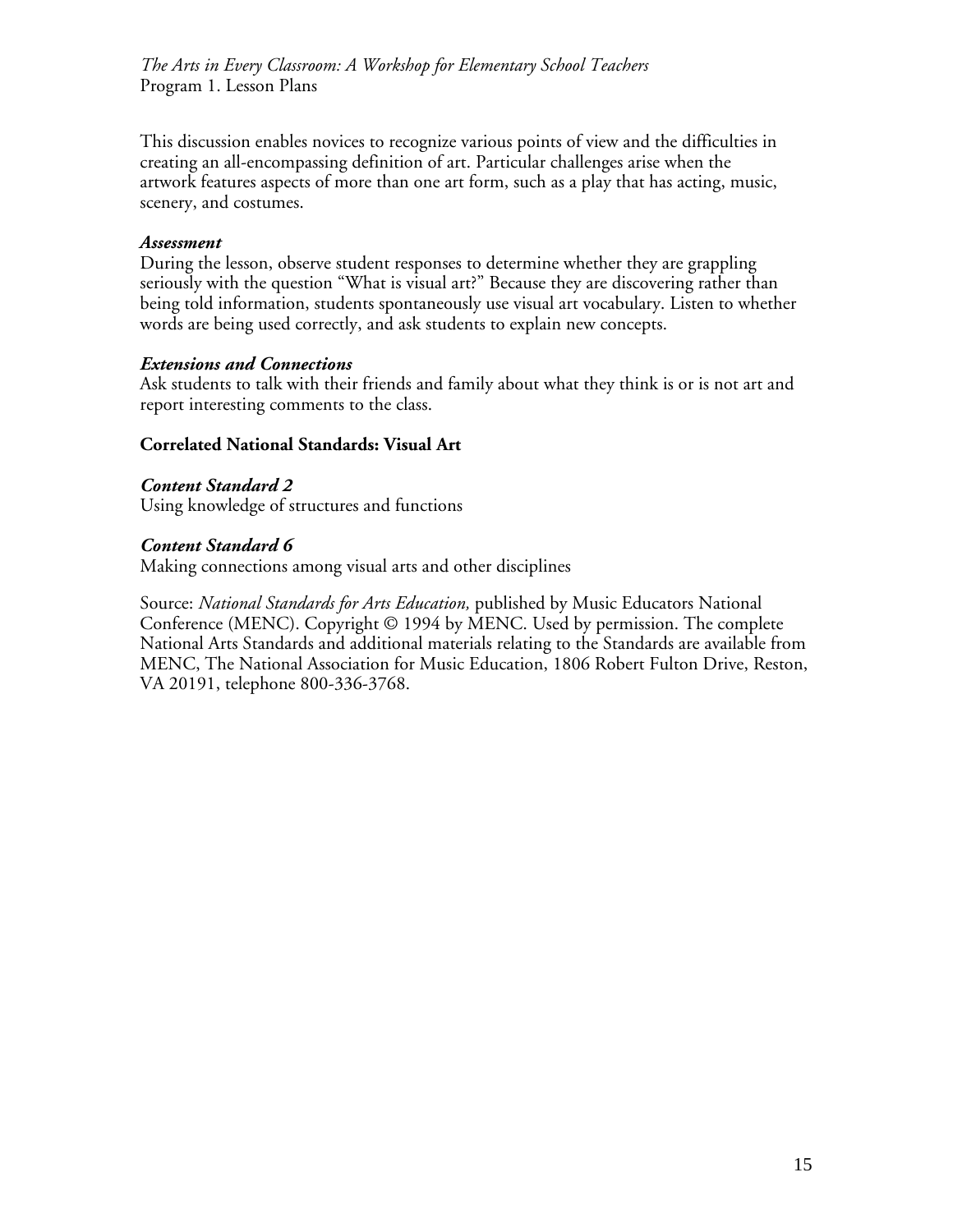# **PROGRAM 1** *Lesson 5: Combining the Art Forms*

#### **Overview**

Learners explore Cirque du Soleil's production of *Quidam* and discuss the enduring idea for this unit of study: fantasy impacts our perception of reality*.*

#### **Objectives**

- View a videotaped performance of an excerpt from *Quidam* and discuss initial impressions
- Examine ways in which fantasy impacts perceptions of reality in Cirque du Soleil's *Quidam* and in everyday life

#### **Materials and Resources**

- Opening three minutes of *Quidam* footage found on the Classroom Demonstration Materials videotape (on-screen time counter at 22:18)
- Television and videocassette player
- Handout: Description of the First Three Minutes of *Quidam*
- Reading: Cirque du Soleil
- Reading: *Quidam*

#### **Planning and Preparation**

Read through the entire lesson for content and process. Preview the *Quidam* footage. Pay attention to the discussion questions*.*

#### **Background Information for Teachers**

Cirque du Soleil (Circus of the Sun) is a world-renowned organization known for its striking, dramatic mix of the circus arts and street entertainment, featuring fantastical costumes, magical lighting, and original music. Its production of *Quidam* is a surrealistic and highly theatrical circus event that has been performed worldwide since 1996.

*Quidam* is the story of Zoe, a young girl whose world is boring and meaningless until a headless stranger invites her on a journey through a fantastic world where gravity is irrelevant and the impossible is possible. Like Alice's adventures in Wonderland and Dorothy's quest through Oz, Zoe's experiences with the strange and unreal change her everyday life, demonstrating the "enduring idea/understanding" that fantasy impacts our perception of reality. See the readings at the end of this document for more information on *Quidam*.

## **Vocabulary**

- *Enduring ideas/understandings:* the big concepts about a theme or topic that students should comprehend and retain after they've forgotten many of the details (a *topic* is a subject; a *theme* is an idea about the subject)
- *Fantasy:* a product of the imagination; illusion
- *Reality:* something real or genuine, not artificial or imaginary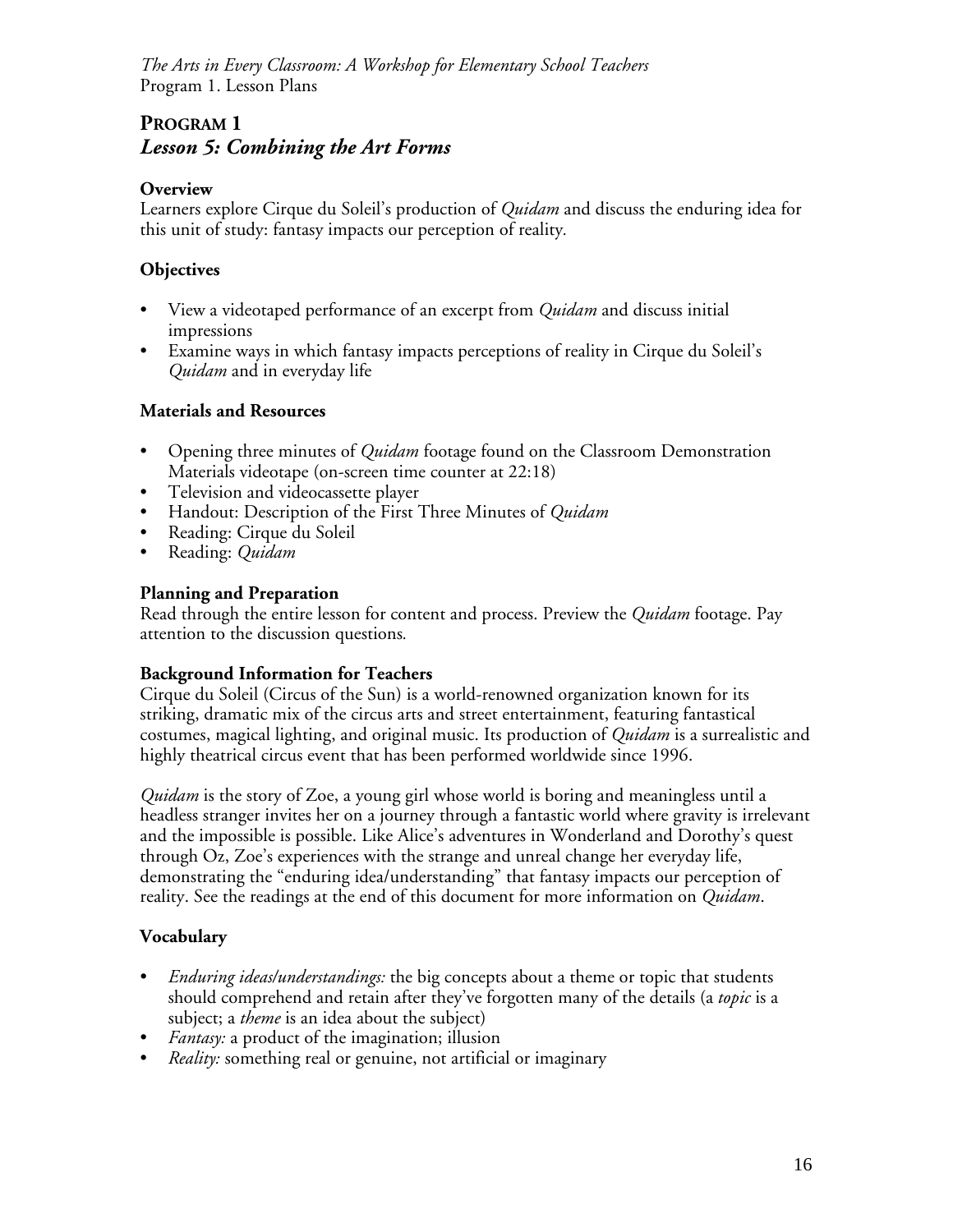#### **Instruction**

#### *Warm-Up/Motivation*

Provide the class with basic information about Cirque du Soleil and *Quidam*.

#### *Lesson*

Distribute and read aloud the description of the first three minutes of *Quidam,* found in the Handouts section at the end of this document.

Discuss what the students think they will see and hear.

View the first three minutes of *Quidam* and ask students to compare and contrast the performance with the written description*.* Ask students whether they would like to attend such a performance and why.

Following the viewing of *Quidam,* engage the class in a discussion of these questions:

- In what ways did *Quidam* meet the expectations you formed from hearing it described? What surprised you?
- What kinds of movement did you see? Would you call this dance?
- How did the music communicate an idea, feeling, or process?
- How were dramatic and visual elements used to juxtapose reality and fantasy?
- What are some big questions that you have about this work?
- What is your understanding of the enduring idea/understanding that fantasy impacts our perception of reality?
- What is the story of *Quidam?*
- Who is Quidam?
- What is the role of fantasy and reality in *Quidam?*
- How does fantasy impact reality in *Quidam?*
- How does fantasy impact reality in our daily lives?
- What other performances have you seen that are similar to *Quidam*?

## *Extensions and Connections*

For a full understanding of *Quidam*, it is strongly recommended that you view the show in its entirety on videotape. Look for examples of fantasy and reality and the interaction of dance, music, theatre, and visual art.

#### **Correlated National Standards: Theatre**

#### *Content Standard 7*

Analyzing and explaining personal preferences and constructing meanings from classroom dramatizations and from theatre, film, television, and electronic media productions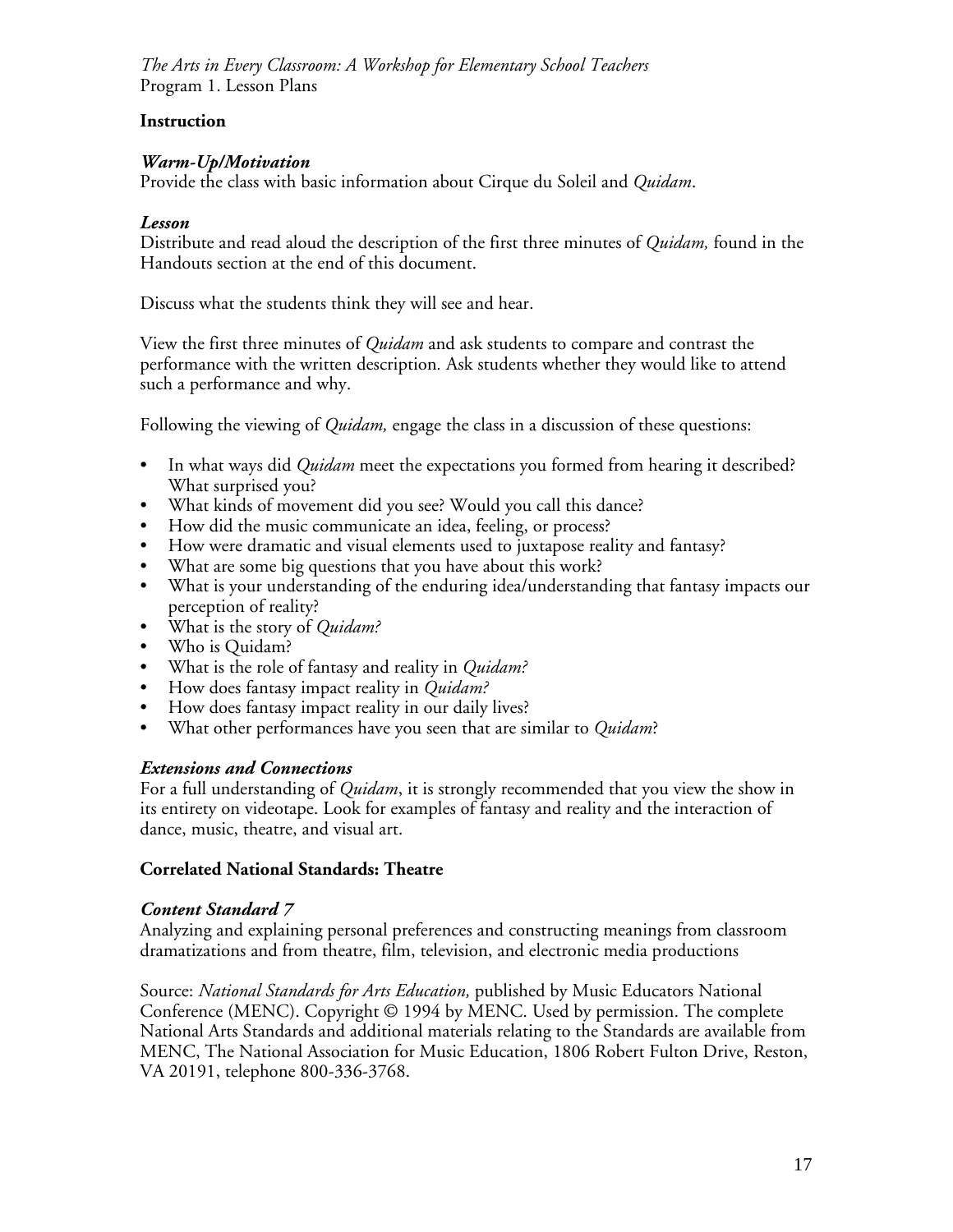## **Handout**

# *Is This Music? Listening Guide*

Your definition of music:

The chart below will help you remember what you hear. Use words or pictures to note important sound images.

\_\_\_\_\_\_\_\_\_\_\_\_\_\_\_\_\_\_\_\_\_\_\_\_\_\_\_\_\_\_\_\_\_\_\_\_\_\_\_\_\_\_\_\_\_\_\_\_\_\_\_\_\_\_\_\_\_\_\_\_\_\_\_\_\_\_\_\_\_\_\_\_

|                         | List all the sounds you hear. | Which musical elements are | Is this music?              |
|-------------------------|-------------------------------|----------------------------|-----------------------------|
|                         |                               | present?                   | $\rm Y$ / $\rm N$ / $\rm M$ |
| $\overline{1}$          |                               |                            |                             |
|                         |                               |                            |                             |
|                         |                               |                            |                             |
| $\overline{2}$          |                               |                            |                             |
|                         |                               |                            |                             |
| $\overline{\mathbf{3}}$ |                               |                            |                             |
|                         |                               |                            |                             |
|                         |                               |                            |                             |
| $\overline{4}$          |                               |                            |                             |
|                         |                               |                            |                             |
|                         |                               |                            |                             |
| $\overline{5}$          |                               |                            |                             |
|                         |                               |                            |                             |
| $\overline{6}$          |                               |                            |                             |
|                         |                               |                            |                             |
|                         |                               |                            |                             |
| $\overline{7}$          |                               |                            |                             |
|                         |                               |                            |                             |
|                         |                               |                            |                             |
| 8                       |                               |                            |                             |
|                         |                               |                            |                             |
|                         |                               |                            |                             |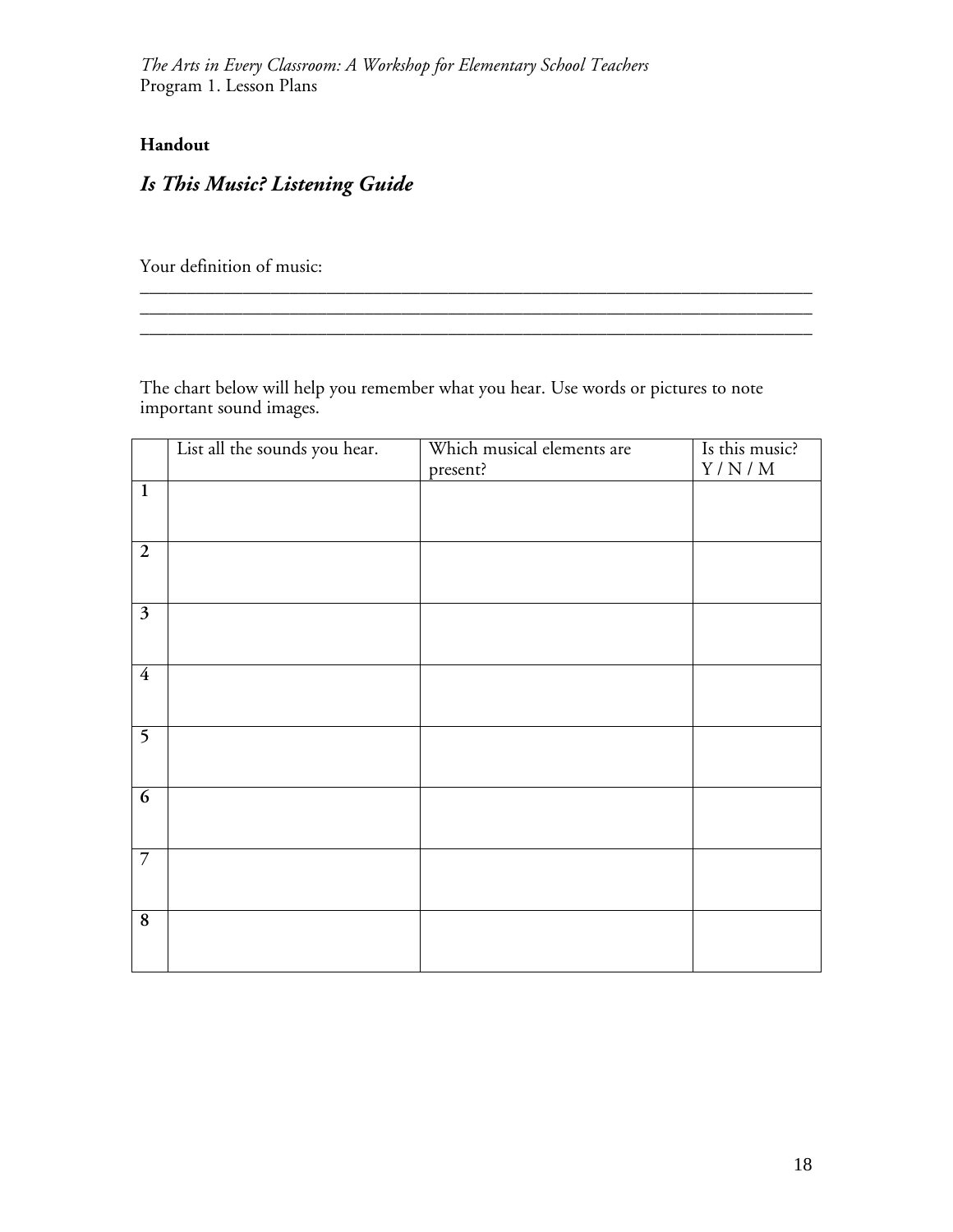## **Handout**

# *Description of the First Three Minutes of* **Quidam**

A lonely young girl sings as her parents sit and read.

Suddenly, a headless man appears at the front door. He is carrying a bowler hat which he drops on the living room floor. A tall man and a clown dance into the living room, listening to the young girl sing.

The young girl picks up the bowler hat and places it on her head. Just then, everything in the living room changes. Her parents float to the ceiling and the door disappears.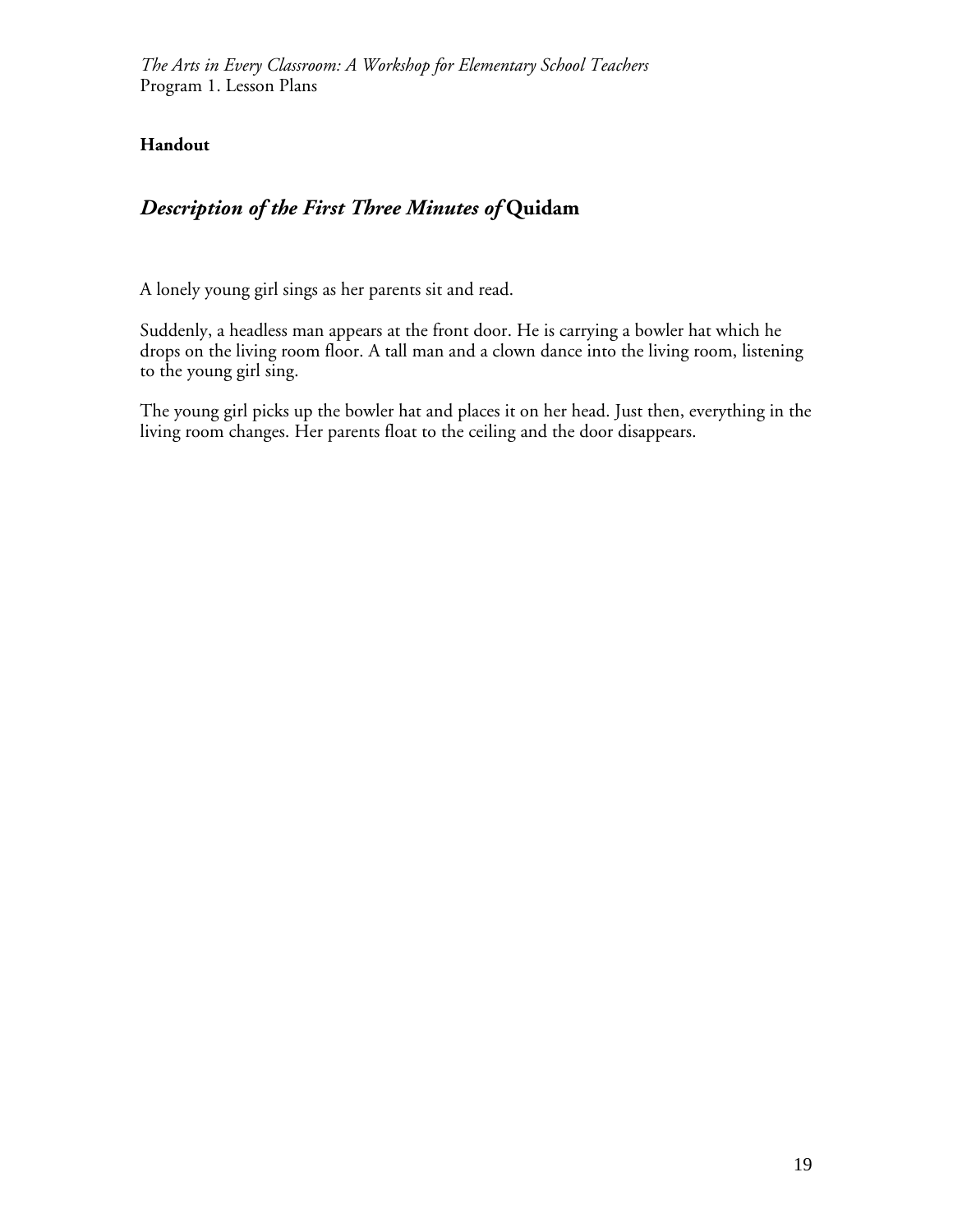## **Reading**

## *Cirque du Soleil*

In the early 1980s, a group of young street performers in Quebec, Canada, pooled their talent and dreams and founded the "Club des Talons Hauts" or "High-Heels Club," aptly named because most of them were stilt-walkers. The club also featured fire-eaters, jugglers, and other performers, who were known collectively as buskers. At that time, Quebec did not have a circus tradition, so the club organized a festival where street performers could come together to exchange ideas and techniques. They called it the "Fête Foraine de Baie St-Paul" (the Baie Saint-Paul Fair). That was all a few visionaries needed to hatch the idea of bringing all this talent together under one roof or — why not? — a big top! Cirque du Soleil was born.

Cirque du Soleil was officially created in 1984 with the assistance of the Quebec government, as part of the celebrations surrounding the 450th anniversary of Jacques Cartier's arrival in Canada. Cirque was based on a totally new concept: a striking, dramatic mix of the circus arts and street entertainment, featuring wild, outrageous costumes, staged under magical lighting, and set to original music. With not a single animal in the ring, Cirque's difference was clear from the very start. The show debuted in the Quebec town of Gaspé and then was performed in 10 other cities throughout the province. The first blue and yellow big top seated 800.

Since its creation, millions of people around the world have seen Cirque du Soleil's productions. In 1996, the Cirque du Soleil International Headquarters was completed in Montreal. This \$40 million project made it possible for more than 500 permanent Montreal employees to work together. It is here that all of Cirque du Soleil's shows are created and produced.

Cirque today runs several simultaneous productions worldwide. Some of the productions, such as *Mystère* and *O* in Las Vegas, *La Nouba* at Walt Disney World, and *Alegria* in Biloxi, Mississippi, enjoy permanent runs. Others, including *Quidam, Saltimbanco,* and *Dralion,* are touring in both the United States and Europe. Cirque du Soleil also has released its first feature film, *Alegria,* inspired by the show of the same name, and its first-ever large-format (IMAX) production, *Journey of Man.*

Cirque du Soleil also is known for its commitment to social causes, particularly youth at risk. One percent of potential revenues from ticket sales every year is devoted to outreach programs. Cirque du Soleil can identify with the situation at-risk youth are facing because, in its own way, the Cirque lifestyle is also a wandering, marginal one. The creators of Cirque du Soleil were young self-taught artists who couldn't be pigeonholed, and before they began playing under sumptuous big tops, their only stage was the street.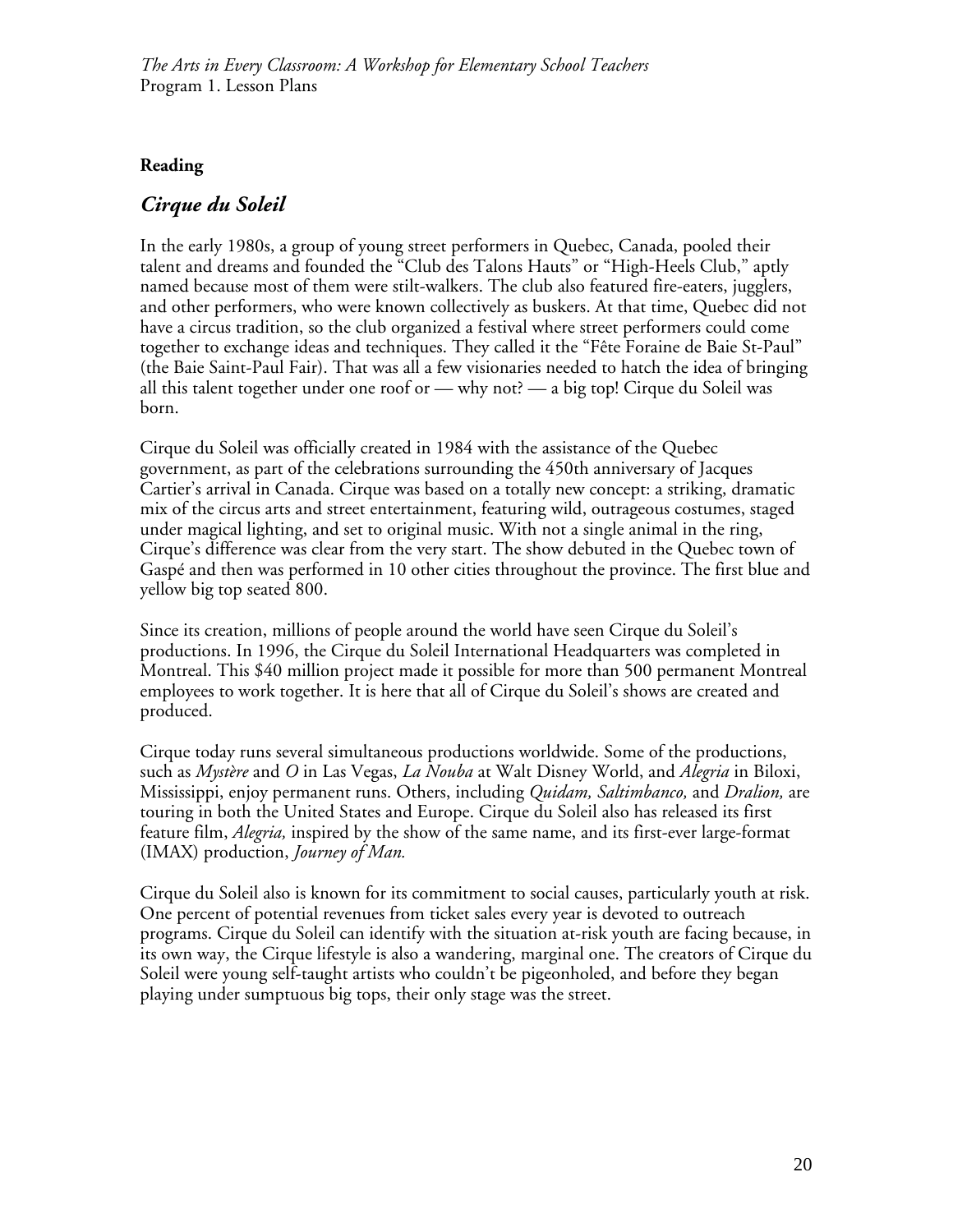Cirque du Soleil's social action knows no borders, reaching out to youth worldwide. This outreach is proactive and committed, since Cirque chooses its partners and undertakes to work with them long term for a common goal. Just as their shows seek to stimulate the imagination and inspire dreams, so they strive to work creatively with youth at risk, opening up new avenues to help them find their place in the community without forcing them into highly structured and disciplined roles.

Cirque du Soleil wants to achieve a multiplier effect for its social action by building a solidarity network centered around its chosen cause. Alliances have been forged with numerous partners from all sectors of society that share the commitment to helping youth in difficulty.

The international success story known as Cirque du Soleil is above all the story of a remarkable bond among performers and spectators the world over. For at the end of the day, it is the spectators who spark the creative passions of Cirque du Soleil.

Adapted from the Cirque du Soleil Web site, www.cirquedusoleil.com.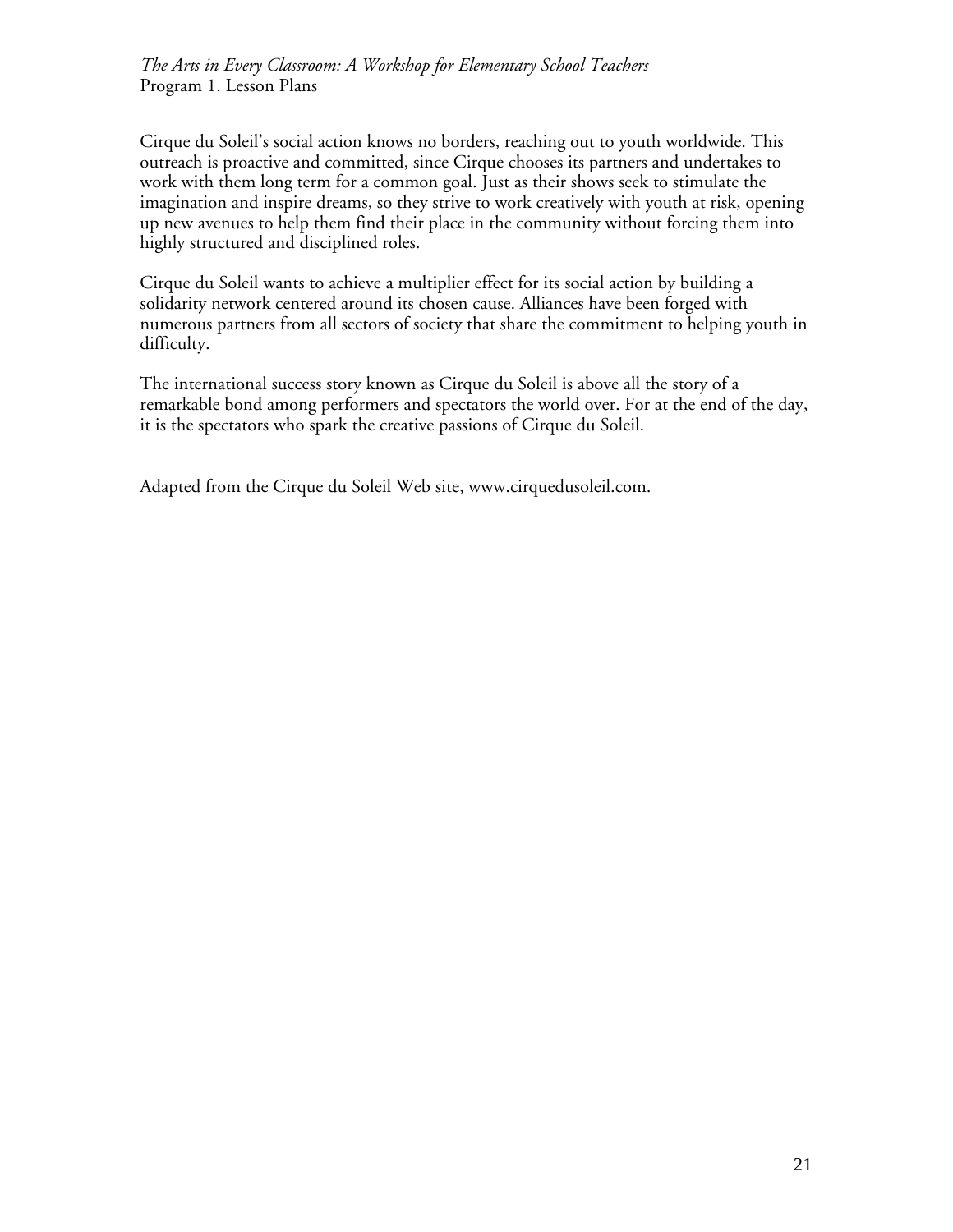## **Reading**

# *Quidam*

In 1996, Cirque du Soleil premiered a work entitled *Quidam.* According to Cirque du Soleil's Web site, the character Quidam is meant to be "a nameless passer-by, a solitary figure lingering on a street corner, a person rushing past. It could be anyone, anybody. Someone coming, going, living in our anonymous society. A member of the crowd, one of the silent majority. One who cries out, sings and dreams within us all. This is the Quidam that Cirque du Soleil is celebrating."

This work is different from previous productions in that it contains a narrative story line. The performance opens with Zoe, a young, angry girl who already has seen everything there is to see. Quidam, the anonymous character, invites Zoe into a mysterious, magical world, and she discovers that there is a lot more out there than she ever could have imagined. She meets John and Fritz, who befriend her and dazzle her. She is very excited about her new discoveries in this world, but then she sees her parents. Her parents, though, cannot see her, just as they don't notice her in the real world. In the end everything works out for Zoe. She is reunited with her parents and is glad to see them again. She is much appreciated in the real world now but is sad to leave the excitement of *Quidam* behind. For just a second, Zoe is reluctant to leave and looks to John for advice. He hates to say good-bye to her, but he knows she must return to her own world and her own life.

*Quidam* was written and directed by Franco Dragone, who has been working with Cirque du Soleil since 1985. Dragone came to the circus from a background in theatre, working with several theatrical companies across Europe. It was his experiences in Europe that led Dragone to propose an integration of theatre and circus that is now the trademark of Cirque du Soleil. The rest of the creative team included Michel Crete, set designer; Dominique Lemieux, costume designer; Benoit Jutras, composer; Debra Brown, choreographer; Luc Lafortune, lighting designer; and Francois Bergeron, sound designer. *Quidam* has more than 50 performers, ranging in age from 12 to 43. The current cast members hail from Canada, United States, France, Russia, Ukraine, China, England, Argentina, Belgium, Australia, and Israel.

Cirque du Soleil means "circus of the sun." *Quidam,* like all of Cirque du Soleil's shows, can be considered a circus performance. A circus is a type of performance staged in a circle surrounded by tiers of seats, usually under a tent. While the tradition of traveling performers can be traced back to the Middle Ages, the first modern circus was staged in London in 1768 by Philip Astley. His circus included only one act — a show of trick horsemanship. Over time, circus performances expanded to include many different kinds of acts. Today, a circus performance typically includes displays of horsemanship; exhibitions by gymnasts, aerialists, wild-animal trainers, and performing animals; and comic pantomime by clowns. The founders of Cirque du Soleil loved the circus but wanted to change it. Cirque du Soleil is not about elephants and lion tamers. It is more the circus of the future, a fusion of street performance and theatre.